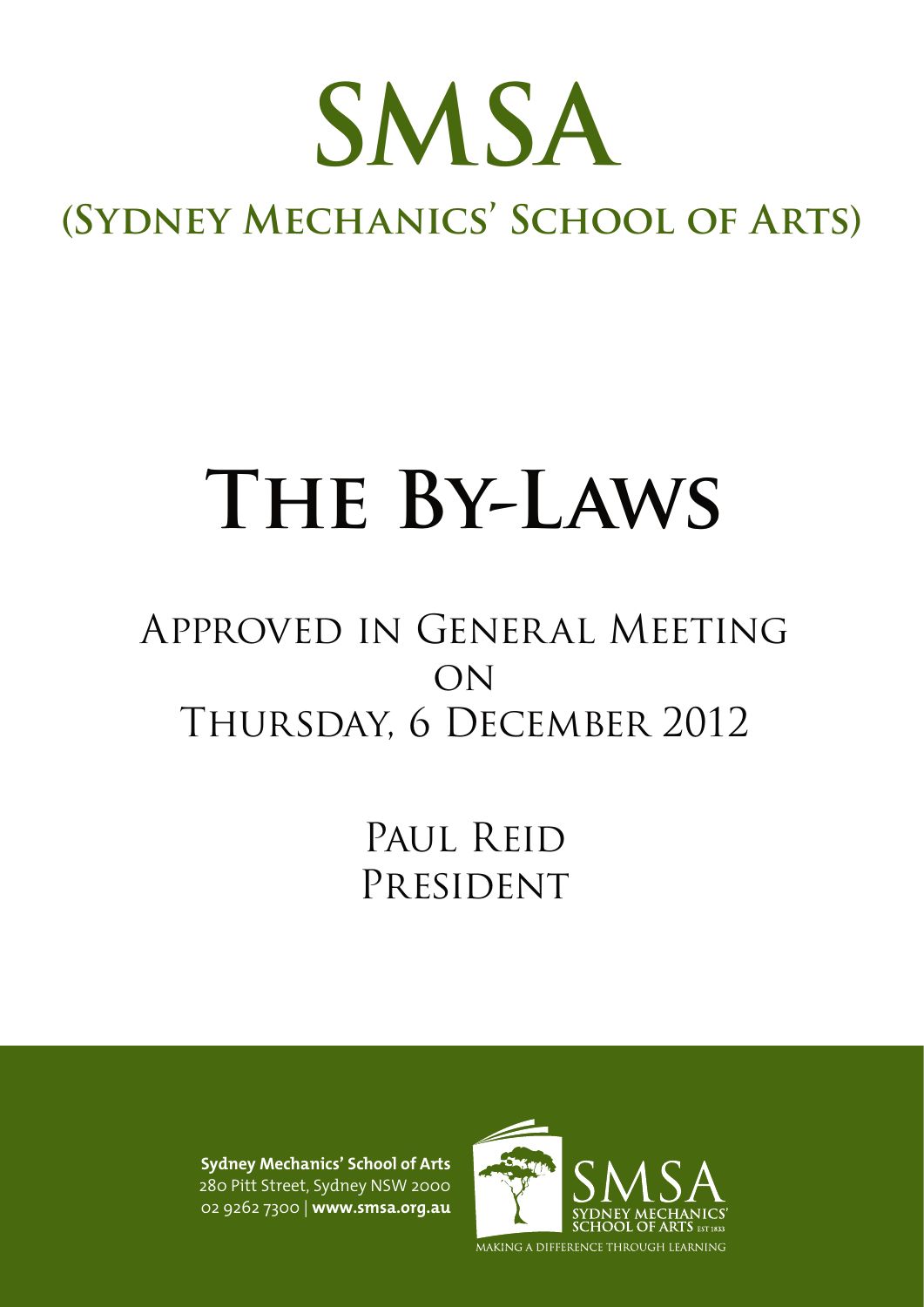# The By-Laws of the Sydney Mechanics' School of Arts Approved 6 December 2012

# **Contents**

## Part 1—Preliminary

| 1. |                                              |
|----|----------------------------------------------|
|    | PART 2-MEMBERSHIP                            |
| 2. |                                              |
| 3. |                                              |
| 4. |                                              |
| 5. |                                              |
| 6. |                                              |
| 7. |                                              |
| 8. |                                              |
| 9. |                                              |
|    |                                              |
|    | 11. Complaints Against Members 3             |
|    | 12. Right of Appeal of Disciplined Member  3 |

# Part 3—The Board

| 14. Constitution and Membership 4            |
|----------------------------------------------|
|                                              |
|                                              |
|                                              |
|                                              |
|                                              |
| 20. Delegation by the Board to Committees  6 |
|                                              |

# Part 4—General Meetings

# PART 5-MISCELLANEOUS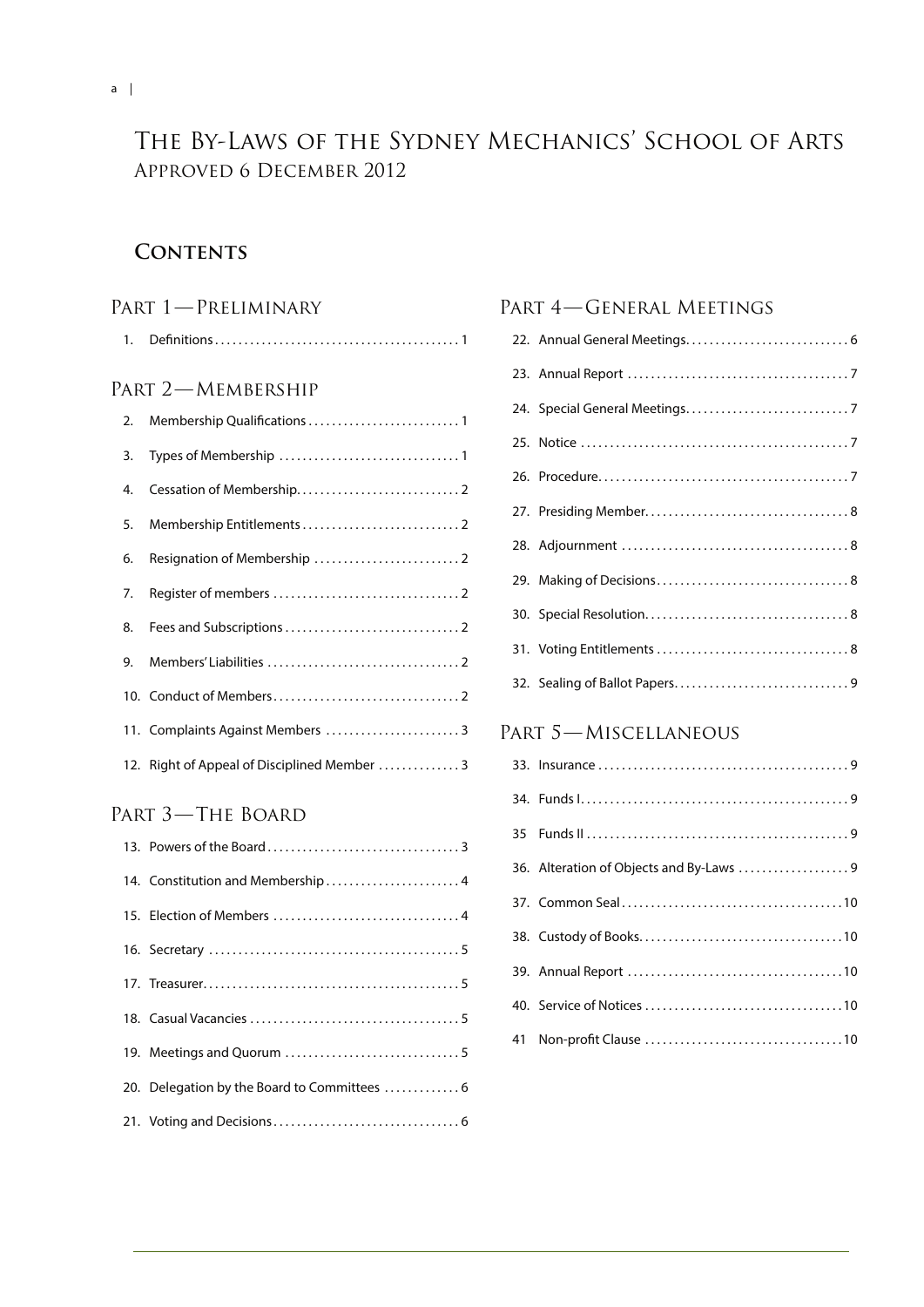# By-Laws of the Sydney Mechanics' School of Arts Approved 30 October 2010

# **Part 1—Preliminary**

#### **1. Definitions**

#### In these By-Laws:

- a. The Committee referred to in the Sydney Mechanics' School of Arts Incorporation Act 1886 shall be referred to as "the Board" and the Committee-men as "the Directors".
- b. "Special General Meeting" means a General Meeting of the Sydney Mechanics' School of Arts other than an Annual General Meeting.
- c. "The Act" means the Sydney Mechanics' School of Arts Incorporation Act 1886 as amended.
- d. The provisions of the Interpretation Act 1987 apply to and in respect of these By-Laws in the same manner as those provisions would so apply if these By-Laws were an instrument made under the Act.
- e. Where the Act and By-Laws of the Sydney Mechanics' School of Arts are silent on any point reference shall be made to the Model Rules for Associations incorporated under the Associations Incorporation Act, 1984 (New South Wales) (as amended from time to time).
- f. The Secretary of the Sydney Mechanics' School of Arts (see By-law 16) may be contacted or served with notices in person, or by postal mail, to Level 3, 280 Pitt Street, Sydney, NSW 2000 or by email to secretary@smsa.org.au.

## PART 2-MEMBERSHIP

#### **2. Membership Qualifications**

- 2.1 The Sydney Mechanics' School of Arts shall consist of all persons who shall from time to time be admitted as members, and who comply with the By-Laws for the time being of the Sydney Mechanics' School of Arts and such amended and new By-Laws and as may be approved.
- 2.2 A person is qualified to be a member of the Sydney Mechanics' School of Arts if the person is a natural person:
	- a. who has applied for membership of the Sydney Mechanics' School of Arts as provided by By-Law 3; and
	- b. who has been approved for membership of the Sydney Mechanics' School of Arts by the Board.
- 2.3 If a member becomes an employee of the School, their membership shall be suspended during their employment and their membership will automatically resume when he/she ceases employment. Time employed shall be included when calculating membership duration

#### **3. Types of Membership**

- 3.1 Ordinary Members—any person wishing to become a member shall make application to the Secretary in such form as the Board may from time to time prescribe and shall accompany such application with the prescribed subscription. The acceptance or rejection of an application for membership shall be the responsibility of the Board, which shall not be bound to give reasons for its decisions. Ordinary members may vote at General Meetings in accordance with By-law 31 and stand for election in accordance with By-law 15.3.
- 3.2 Honorary Members—any person who has rendered exceptional service to the Sydney Mechanics' School of Arts, or who is eminent for their attainments in literature, science, or art may, upon the recommendation of the Board, be elected for any period as an Honorary Member at any General Meeting of the members. These Honorary Members shall not be entitled to vote or to stand for election.
- 3.3 Life Members—any member who has rendered exceptional service to the Sydney Mechanics' School of Arts may, upon the recommendation of the Board, be elected as a Life Member at any General Meeting of the members. Life Members will not be required to pay any further annual fees or subscriptions. They shall be entitled to vote and to stand for election.
- 3.4 Reader Members—members who may not vote or stand for election. Reader members must be students (current student id cards must be produced on applying for, or renewing, membership).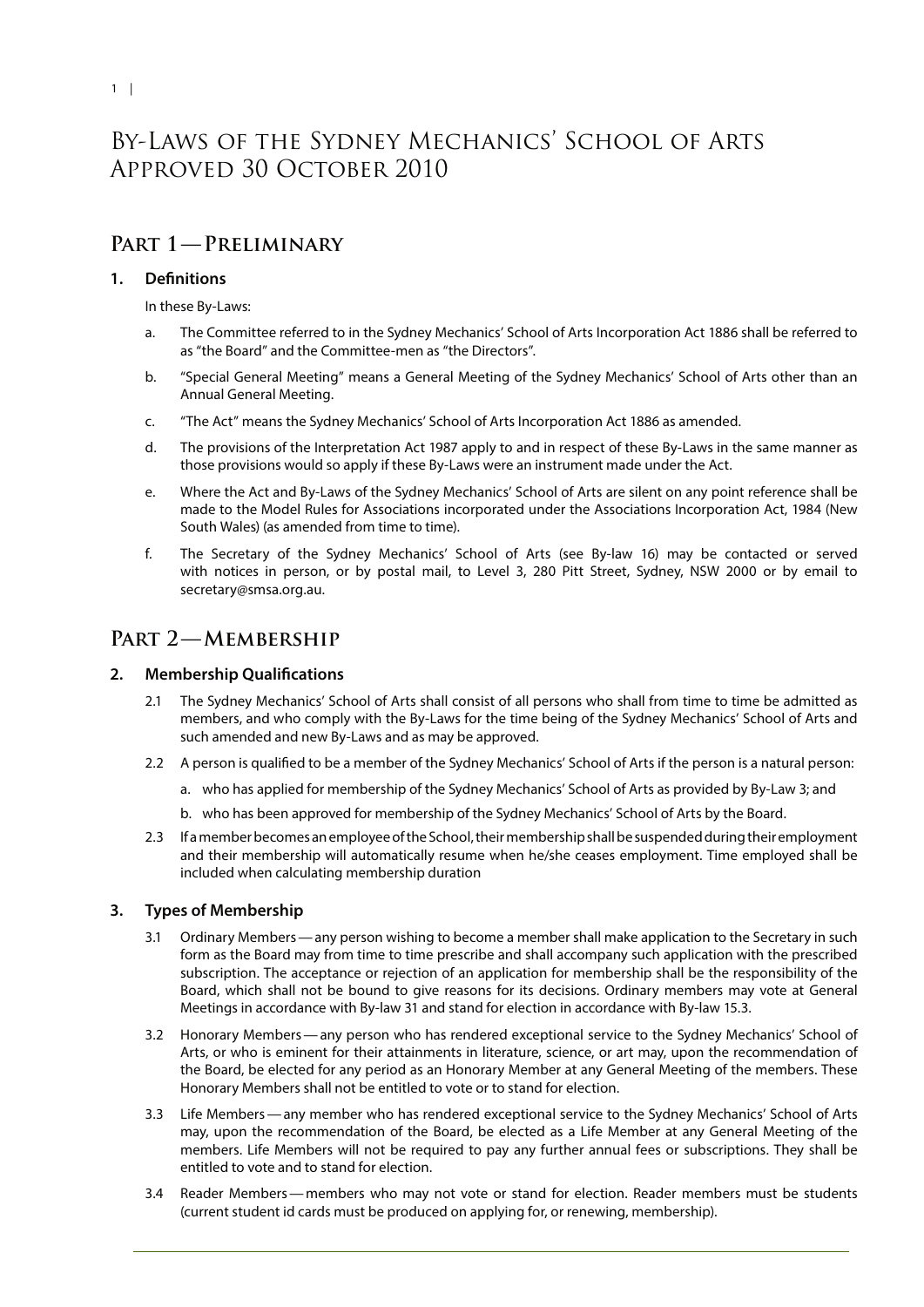#### 2 | The By-Laws of the Sydney Mechanics' School of Arts—Approved 6 December 2012

- 3.5 Perpetual Members—any ordinary members who have paid a subscription such that no further annual subscriptions need to be paid.
- 3.6 The Board may create additional categories of membership.

#### **4. Cessation of Membership**

A person shall cease to be a member of the Sydney Mechanics' School of Arts if the person:

- a. dies;
- b. resigns that membership;
- c. fails to renew their membership within one month of it falling due for renewal (see By-law 8);
- d. has their membership cancelled by the Board of the Sydney Mechanics' School of Arts; or
- e. becomes a member of staff.

#### **5. Membership Entitlements**

A right, privilege or obligation which a person has by reason of being a member of the Sydney Mechanics' School of Arts may not be transferred or transmitted to another person and terminates on cessation of the person's membership.

#### **6. Resignation of Membership**

- 6.1 A member of the Sydney Mechanics' School of Arts who has paid all amounts payable may resign their membership in writing to the Secretary.
- 6.2 If a member of the Sydney Mechanics' School of Arts ceases to be a member under this By-Law, and in every other case where a member ceases to hold membership, the Secretary must make an appropriate entry in the register of members recording the date on which the member ceased to be a member.

#### **7. Register of members**

- 7.1 The Secretary of the Sydney Mechanics' School of Arts must establish and maintain a register of members of the Sydney Mechanics' School of Arts specifying the name, and residential address, email address (where available) and telephone number of each person who is a member of the Sydney Mechanics' School of Arts together with the date on which the person became a member.
- 7.2 Any member of the Sydney Mechanics' School of Arts may view a list of members' names during business hours after giving at least five working days notice to the Secretary. Records may not be copied.

#### **8. Fees and Subscriptions**

- 8.1 The rates of subscription payable by members shall be as determined by the Board. At least one month's notice of any proposed change in subscription shall be given to members.
- 8.2 The membership year is from 1st January to 31st December (i.e. a calendar year) and membership subscriptions are due by 31st December of the previous year.
- 8.3 Every member, on paying their subscription, shall receive a receipt. Members must produce evidence of their membership identity if required by the Secretary or other officers.

#### **9. Members' Liabilities**

The liability of a member of the Sydney Mechanics' School of Arts to contribute towards the payment of the debts and liabilities of the Sydney Mechanics' School of Arts or the costs, charges and expenses of the winding up of the Sydney Mechanics' School of Arts is limited to the amount, if any, unpaid by the member in respect of membership of the Sydney Mechanics' School of Arts as required by By-Law 8.

#### **10. Conduct of Members**

- 10.1 Members will behave with due decorum and in consideration of other people whilst engaged in activities run by the Sydney Mechanics' School of Arts or in premises operated by the Sydney Mechanics' School of Arts. Staff of the Sydney Mechanics' School of Arts or Board members may request any member who acts or speaks in a manner contrary to the spirit of this By-Law to remove themselves from the premises.
- 10.2 The Library may not be used for purposes not authorised by the Board.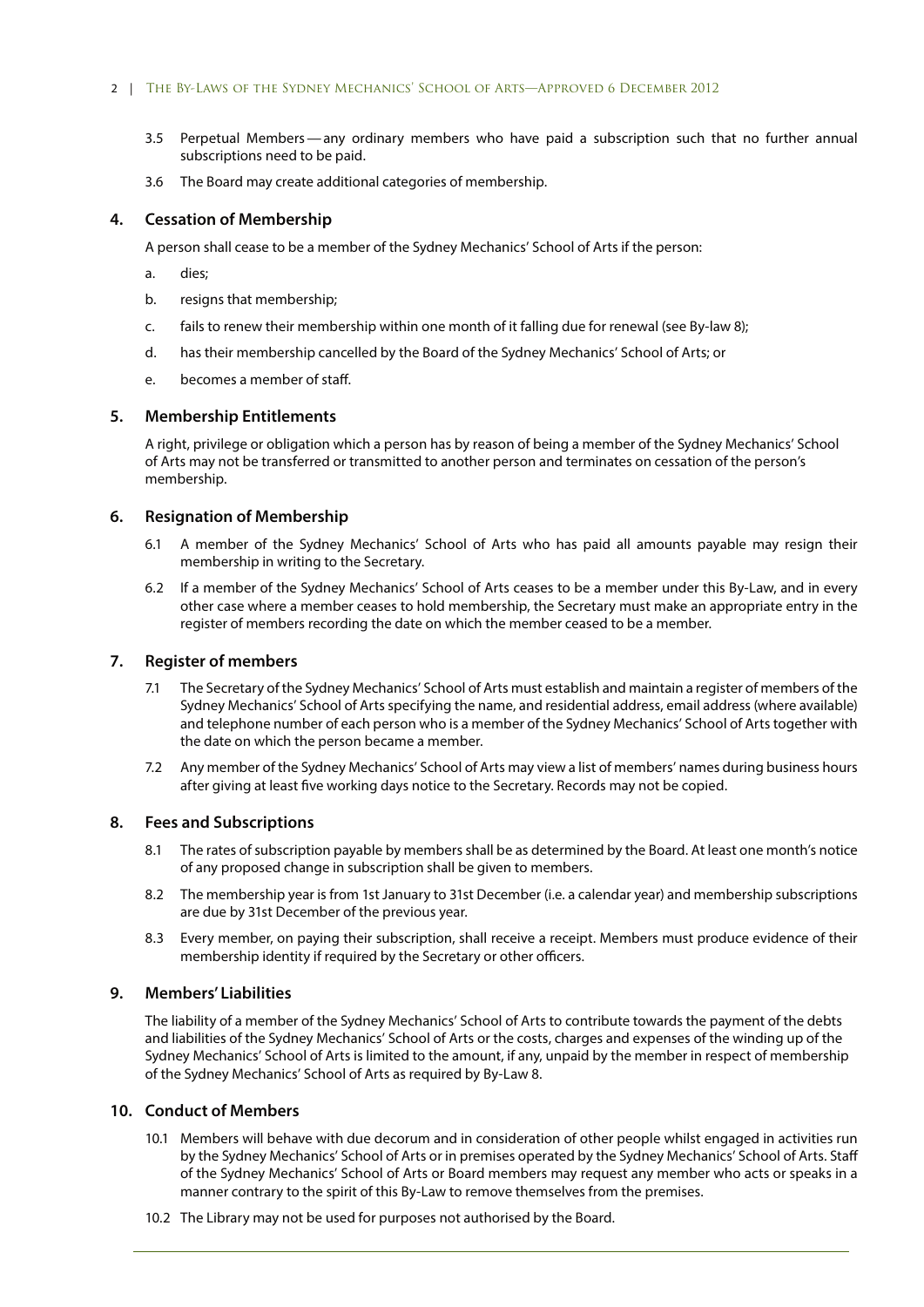#### **11. Complaints Against Members**

- 11.1 A complaint, which must be in writing, may be made to the Board by any person, that a member:
	- a. has persistently refused or neglected to comply with a provision or provisions of these By-Laws; or
	- b. has persistently and wilfully acted in a manner prejudicial to the interests of the Sydney Mechanics' School of Arts.
- 11.2 On receiving such a complaint, the Board shall refer the matter to the appropriate Committee of the Board which shall:
	- a. cause notice of the complaint to be served on the member concerned; and
	- b. give the member at least 14 days from the time the notice is served within which to make submissions to the Board in connection with the complaint; and
	- c. take into consideration any submissions made by the member in connection with the complaint; and
	- d. make recommendations to the Board.
- 11.3 The Board may, by resolution, admonish, fine or suspend a member or cancel their from membership of the Sydney Mechanics' School of Arts if, after considering the complaint and any submissions made in connection with the complaint, it is satisfied that the facts alleged in the complaint have been substantiated.
- 11.4 If the Board admonishes, fines or suspends a member or cancels their membership, the Secretary must, within 7 days after the action is taken, cause written notice to be given to the member of the action taken, of the reasons given by the Board for having taken that action and of the member's right of appeal under By-Law 12.
- 11.5 The admonition, fine, suspension or cancellation of membership shall not take effect:
	- a. until the expiration of the period within which the member is entitled to appeal against the resolution concerned; or
	- b. if within that period the member exercises the right of appeal, unless and until the Sydney Mechanics' School of Arts confirms the resolution under By-Law 12.4, whichever is the later.

#### **12. Right of Appeal of Disciplined Member**

- 12.1 A member may appeal to the Sydney Mechanics' School of Arts in a General Meeting against a resolution of the Board under By-Law 11, within 7 days after notice of the resolution is served on the member, by lodging with the Secretary a notice to that effect. The notice may, but need not, be accompanied by a statement of the grounds on which the member intends to rely for the purposes of the appeal.
- 12.2 On receipt of a notice from a member under By-Law 12.1, the Secretary must notify the Board which is to convene a General Meeting of the Sydney Mechanics' School of Arts to be held within 28 days after the date on which the Secretary received the notice.
- 12.3 At a General Meeting of the Sydney Mechanics' School of Arts convened under By-Law 12.2:
	- a. no business other than the question of the appeal is to be transacted, and the Board and the member must be given the opportunity to state their respective cases orally or in writing, or both; and
	- b. the members present are to vote by secret ballot on the question of whether the resolution should be confirmed or revoked.
- 12.4 If, at the General Meeting, the Sydney Mechanics' School of Arts passes a special resolution in favour of the confirmation of the resolution, the resolution is confirmed.

# **Part 3—The Board**

#### **13. Powers of the Board**

- 13.1 The control and management of the affairs of the Sydney Mechanics' School of Arts shall be entrusted to a Board to be elected as provided by these By-Laws.
- 13.2 The Board is to control and manage the affairs of the Sydney Mechanics' School of Arts, and may exercise all such functions as may be exercised by the Sydney Mechanics' School of Arts, other than those functions that are required by these By-Laws to be exercised by a General Meeting of members of the Sydney Mechanics' School of Arts, and has power to perform all such acts and do all such things as appear to the Board to be necessary or desirable for the proper management of the affairs of the Sydney Mechanics' School of Arts.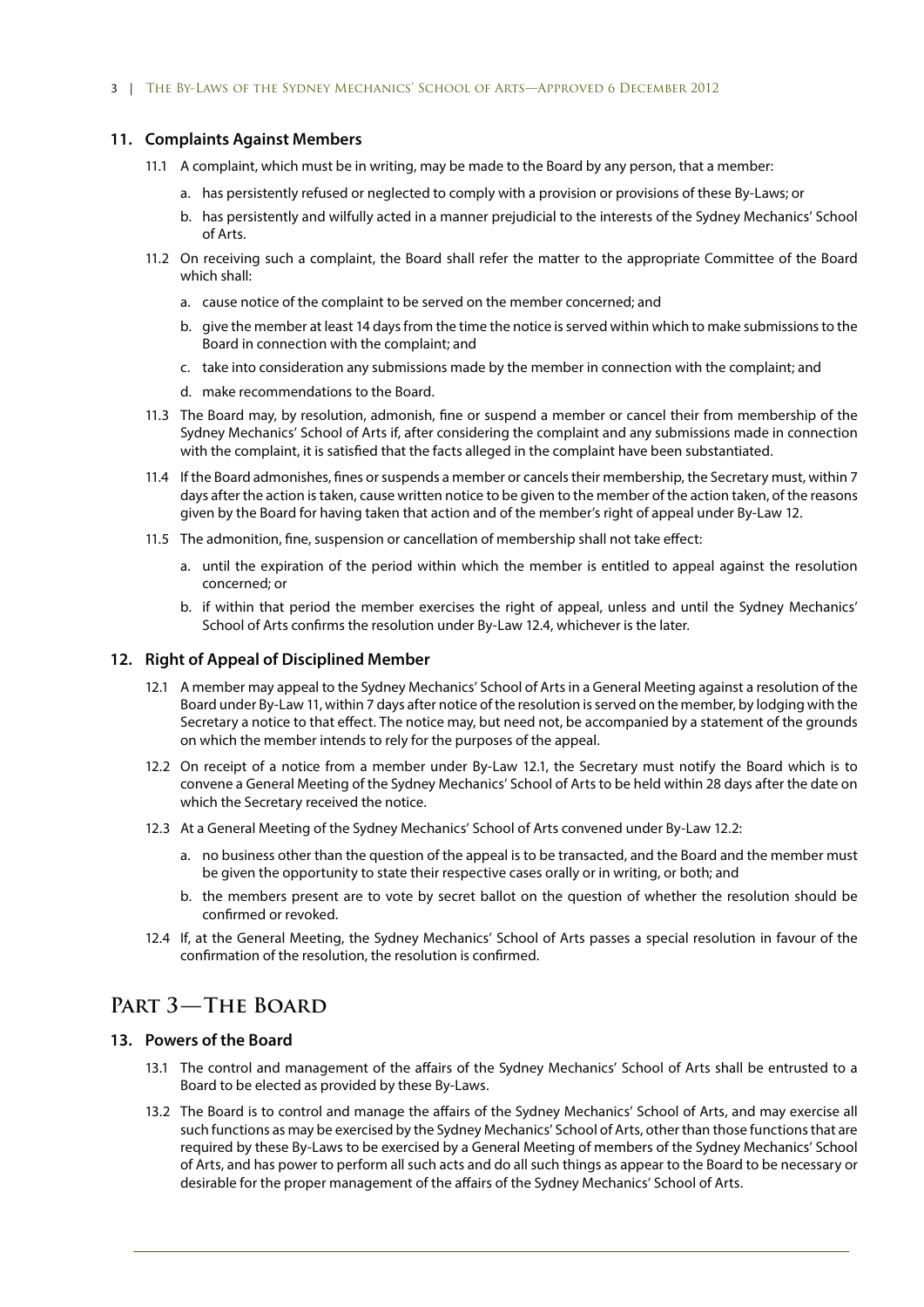#### **14. Constitution and Membership**

The Board shall consist of:

- a. The President;
- b. The Treasurer;
- c. Four Vice-Presidents; and
- d. Seven Directors.

#### **15. Election of Members**

- 15.1 Each member of the Board shall hold office until the conclusion of the second Annual General Meeting following the meeting at which the member was elected. A member of the Board is eligible for re-election, however, no person may hold the office of President for more than 2 consecutive terms.
- 15.2 The elections for the Board shall be conducted at the Annual General Meeting as follows:
	- a. The President shall be elected directly by the members.
	- b. All other members of the Board shall be elected as Directors. The Board shall determine which Directors are to fill the offices of Treasurer and Vice Presidents at the first Board meeting after the Annual General Meeting.

Note: The Treasurer and all the Vice President positions are elected annually by the Board.

- c. At each Annual General Meeting any Directors who have completed their term of office must retire but may stand for re-election.
- d. A Director who has been appointed to the Board to fill a casual vacancy during the year must retire at the first Annual General Meeting after such appointment but may stand for election at that meeting.
- 15.3 A person wishing to stand for election must be a member of the Sydney Mechanics' School of Art for the two previous consecutive membership years, is eligible to vote and has been nominated by another member who has been a member for the two previous consecutive membership years and is eligible to vote. Nominations must be made in the format prepared by the Secretary for this purpose and submitted to the Secretary by the closing date for nominations. Details of the closing date for nominations shall accompany the Notice of the AGM.
- 15.4 A member of the Board may be nominated for the office of President whilst sitting as a Director. However, any member may:
	- a. be elected to only one office; and
	- b. hold only one office at any one time.

Note: A member may nominate for both the President and a Director position, but if elected as the President, the nomination as a Director lapses.

- 15.5 If a sitting Director is elected President then that Directorship will be declared vacant and filled by the election of another member. If there are insufficient candidates to complete the full complement of Directors then the provisions of By-Law 15.7 shall be used.
- 15.6 The Secretary shall prepare a list showing:
	- a. the names of the candidates;
	- b. the name of their proposer; and
	- c. the offices for which the candidates are nominated and show those standing for re-election.

The list of candidates will be displayed to members at the Annual General Meeting with the Agenda for the meeting.

- 15.7 If insufficient nominations are received to fill all vacancies on the Board, the candidates nominated are taken to be elected. Any vacant positions remaining on the Board are taken to be casual vacancies.
- 15.8 If the number of nominations received is equal to the number of vacancies to be filled, the persons nominated are taken to be elected. If the number of nominations received exceeds the number of vacancies to be filled, a ballot is to be held (see By-law 31.5).

#### **16. Secretary**

16.1 The position of Secretary to the Board shall be appointed by the Board and may be filled by an employee of the Sydney Mechanics' School of Arts.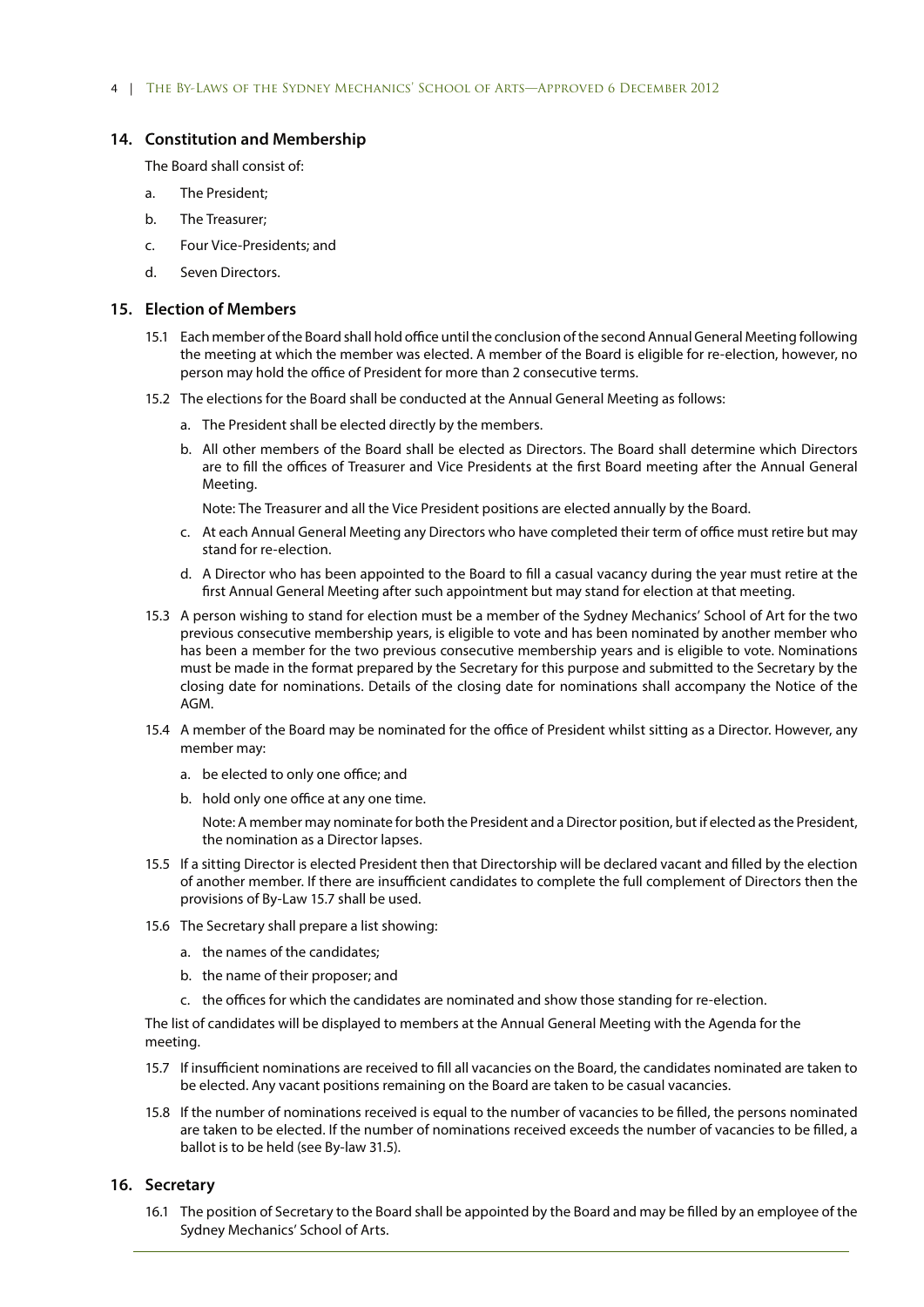#### 5 | The By-Laws of the Sydney Mechanics' School of Arts—Approved 6 December 2012

- 16.2 It is the duty of the Secretary to keep minutes of:
	- a. all appointments of office-bearers and members of the Board;
	- b. the names of members of the Board present at a Board meeting or a General Meeting; and
	- c. all proceedings at Board meetings and General Meetings.
- 16.3 Minutes of proceedings at a meeting must be signed by the chairperson of the meeting or by the chairperson of the next succeeding meeting.

#### **17. Treasurer**

It is the duty of the Treasurer of the Sydney Mechanics' School of Arts to ensure:

- a. that all money due to the Sydney Mechanics' School of Arts is collected and received and that all payments authorised by the Sydney Mechanics' School of Arts are made; and
- b. correct books and accounts are kept showing the financial affairs of the Sydney Mechanics' School of Arts, including full details of all receipts and expenditure connected with the activities of the Sydney Mechanics' School of Arts.

#### **18. Casual Vacancies**

- 18.1 A vacancy on the Board occurring during the year should be filled within two months by another qualified member who assents to join the Board. If for any reason the vacancy is not filled within the appointed time the validity of the Board remains.
- 18.2 For the purposes of these By-Laws a casual vacancy in the office of a member of the Board occurs if the member:
	- a. dies;
	- b. ceases to be a member of the Sydney Mechanics' School of Arts;
	- c. becomes an insolvent under administration within the meaning of the Corporations Act 2001 of the Commonwealth;
	- d. resigns office by notice in writing given to the Secretary;
	- e. is removed from office under By-Law 11;
	- f. becomes a mentally incapacitated person;
	- g. is absent without the consent of the Board from three consecutive monthly meetings of the Board;
	- h. receives a pecuniary advantage or payment for goods or services supplied to the Sydney Mechanics' School of Arts other than as allowed in By-Law 35.4; or
	- i. in terms of By-law 15.7.
- 18.3 The term of the office of any member appointed to fill a casual vacancy shall extend until the next Annual General Meeting at which time the office shall be declared vacant and filled by election.
- 18.4 If the President resigns or becomes incapacitated or is granted extended Leave of Absence, the Board shall select one of their number as Acting President, with all the authority of the President's role. This member will remain in office until either:
	- a. the elected President resumes the position; or
	- b. the next Annual General Meeting.

#### **19. Meetings and Quorum**

- 19.1 The Board shall meet once a month at such place and time as the Board may determine.
- 19.2 Notice of a monthly meeting of the Board must be given by the Secretary to each member of the Board at least 48 hours (or such other period as many be unanimously agreed on by the members of the Board) before the time appointed for the holding of the meeting.
- 19.3 The President, or two Vice-Presidents, or any three Directors may call a special meeting of the Board, provided twenty-four hours' notice of such meeting is conveyed by the Secretary to each member of the Board.
- 19.4 Notice of a meeting given under By-Law 19.2 and 19.3 must specify the general nature of the business to be transacted at the meeting and no business other than that business is to be transacted at the meeting, except business which the Board members present at the meeting unanimously agree to treat as urgent business.
- 19.5 Any 7 members of the Board constitute a quorum for the transaction of the business of a meeting of the Board. No business is to be transacted by the Board unless a quorum is present and if, within half an hour of the time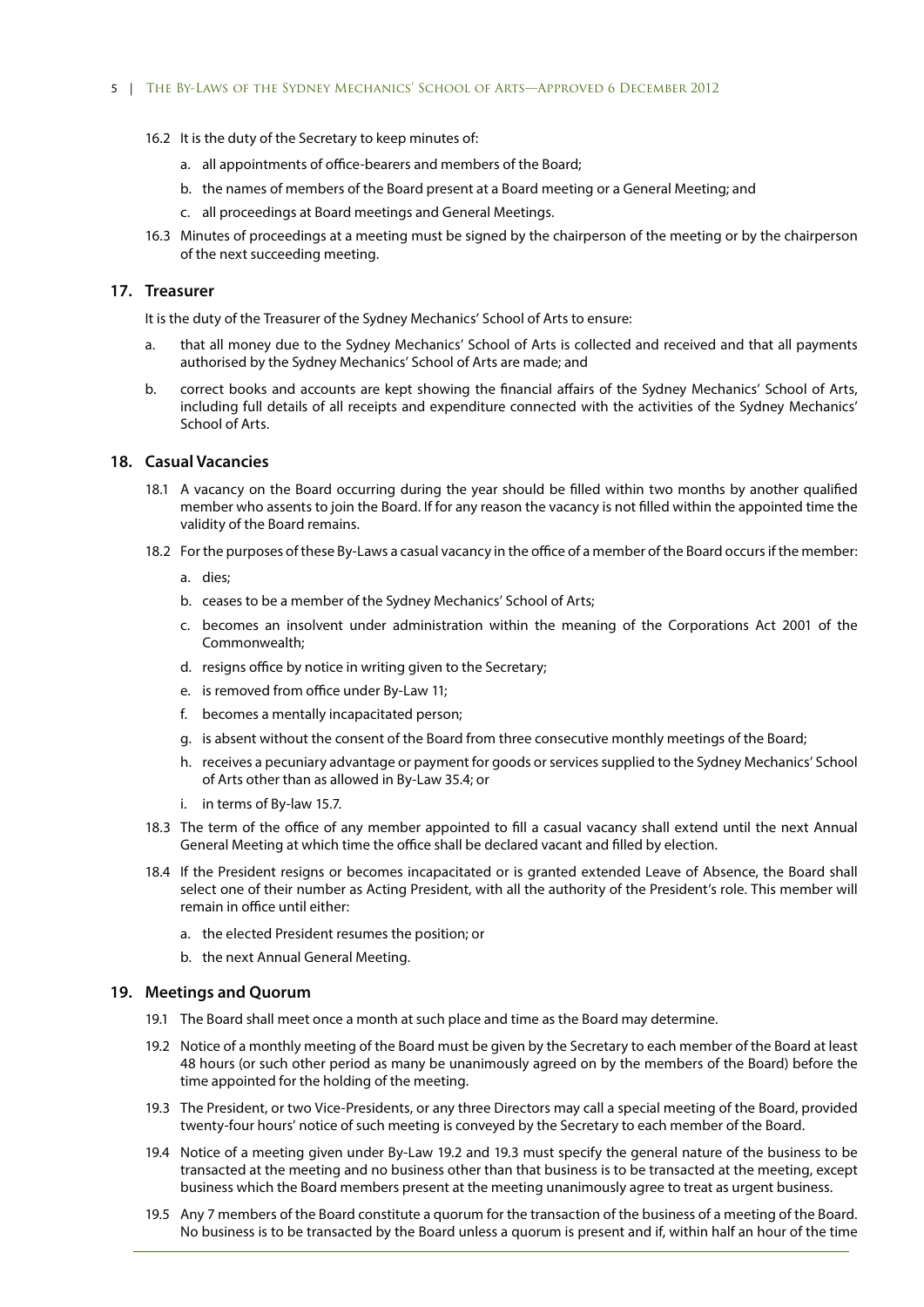appointed for the meeting, a quorum is not present, the meeting is to stand adjourned to the same place and at the same hour of the same day in the following week. If at the adjourned meeting a quorum is not present within half an hour of the time appointed for the meeting, the meeting is to be dissolved.

19.6 The President shall normally preside at Board meetings. In the absence of the President, one of the Vice Presidents shall preside.

#### **20. Delegation by the Board to Committees**

- 20.1 As soon as is practicable after the Annual General Meeting, the Board may delegate to one or more Committees (consisting of such members of the Sydney Mechanics' School of Arts as the Board thinks fit) the exercise of such of the functions of the Board other than:
	- a. this power of delegation; and
	- b. a function which is a duty imposed on the Board by the Act or by any other law.
- 20.2 A function, the exercise of which has been delegated to a Committee under this By-Law, may, while the delegation remains in force, be exercised from time to time by the Committee in accordance with the terms of the delegation.
- 20.3 Any act or thing done or suffered by a Committee acting in the exercise of a delegation under this By-Law has the same force and effect as it would have if it had been done or suffered by the Board.
- 20.4 The Board may revoke wholly or in part any delegation given under this By-Law.
- 20.5 A Committee may meet and adjourn, as it thinks proper.
- 20.6 Pursuant to these By-Laws the Board may adopt a set of Standing Orders and Regulations to govern the conduct of the Institution.

#### **21. Voting and Decisions**

- 21.1 Questions arising at a meeting of the Board, or of any Committee appointed by the Board, are to be determined by a majority of the votes of members of the Board or Committee present at the meeting. Each member present at a meeting of the Board or of any Committee appointed by the Board (including the person presiding at the meeting) is entitled to one vote but, in the event of an equality of votes on any question, the person presiding may exercise a second or casting vote.
- 21.2 Subject to By-Law 19.5, the Board may act despite any vacancy on the Board. Any act or thing done or suffered, or purporting to have been done or suffered, by the Board or by a Committee appointed by the Board, is valid and effectual despite any defect that may afterwards be discovered in the appointment or qualification of any member of the Board or Committee.

### **Part 4—General Meetings**

#### **22. Annual General Meetings**

- 22.1 The Annual General Meeting of the Sydney Mechanics' School of Arts shall be convened on such date and at such place and time as the Board thinks fit and within three months of the end of the Financial Year (1 January to 31 December annually).
- 22.2 In addition to any other business which may be transacted at an Annual General Meeting, the business of an Annual General Meeting is to include the following:
	- a. to confirm the minutes of the last preceding Annual General Meeting and of any Special General Meeting held since that meeting;
	- b. to receive from the Board the Annual Report on the activities of the Sydney Mechanics' School of Arts during the last preceding financial year;
	- c. to elect the President of the Sydney Mechanics' School of Arts and Directors of the Board in accordance with By-Law 14; and
	- d. to appoint the Auditors.
- 22.3 An Annual General Meeting must be specified as such in the notice convening it.

#### **23. Annual Report**

23.1 The Annual Report of the Sydney Mechanics' School of Arts shall be prepared by the Board for approval by the members at the Annual General Meeting.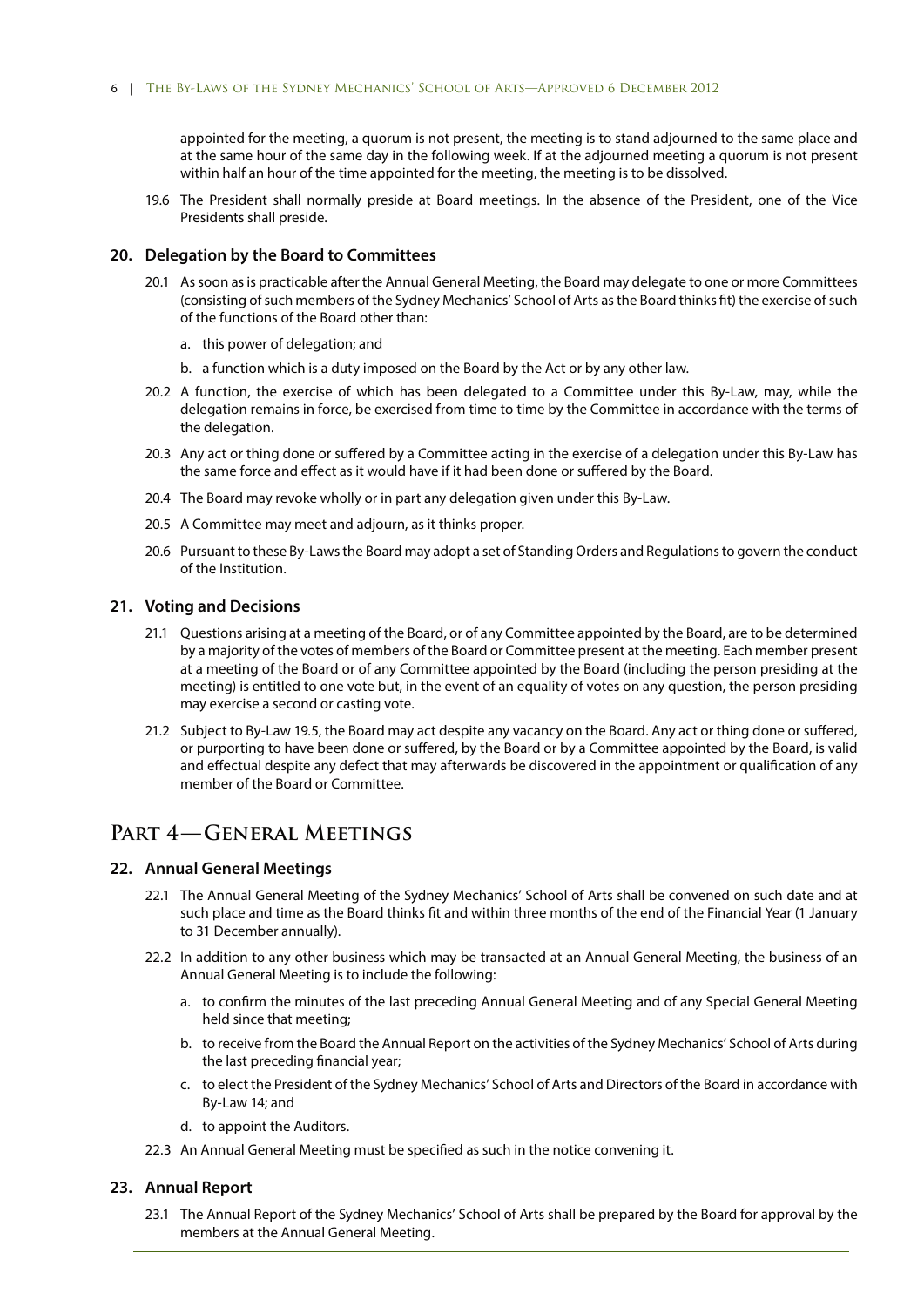#### 7 | The By-Laws of the Sydney Mechanics' School of Arts—Approved 6 December 2012

23.2 The Annual Report shall be made available for inspection by the members in the Library at least ten working days before the Annual General Meeting. The Annual Report shall consist of the President's report of the activities of the Sydney Mechanics' School of Arts in the preceding year and the Audited Accounts for the previous Financial Year.

#### **24. Special General Meetings**

- 24.1 A majority of the Board may, whenever it thinks fit, convene a Special General Meeting of the Sydney Mechanics' School of Arts.
- 24.2 The Board must, on the requisition in writing of at least 50 members, convene a Special General Meeting of the Sydney Mechanics' School of Arts. A requisition of members for a Special General Meeting:
	- a. must state the purpose or purposes of the meeting;
	- b. must be signed by the members making the requisition;
	- c. must be lodged with the Secretary, and
	- d. may consist of several documents in a similar form, each signed by one or more of the members making the requisition.
- 24.3 If the Board fails to convene a Special General Meeting to be held within 1 month after that date on which a requisition of members for the meeting is lodged with the Secretary, any one or more of the members who made the requisition may convene a Special General Meeting to be held not later than 3 months after that date.
- 24.4 A Special General Meeting convened by a member or members as referred to in By-Law 24.2 must be convened as nearly as is practicable in the same manner as General Meetings are convened by the Board and any member who consequently incurs expenses is entitled to be reimbursed by The Sydney Mechanics' School of Arts for any expense so incurred.

#### **25. Notice**

- 25.1 In accordance with Clauses 10 and 11 of the Sydney Mechanics' School of Arts Incorporation Act 1886 the following notice periods shall be observed:
	- a. For the Annual General Meeting—10 working days; and
	- b. For a Special General Meeting—10 working days.

Notice, stating the objects of the meeting, is to be placed in two daily newspapers in Sydney. Notice will also be given to members through a sign in the Library, a newsletter and by email.

- 25.2 No business other than that specified in the notice convening a General Meeting is to be transacted at the meeting except, in the case of an Annual General Meeting, business which may be transacted under By-Law 22.2.
- 25.3 A member desiring to bring any business before a General Meeting shall give notice in writing of that business to the Secretary not less than seven days before the General Meeting. The notice must be signed by not less than three members qualified to vote, and a duplicate of the notice must be posted in a prominent place within the Institution at the same time.

#### **26. Procedure**

- 26.1 No item of business is to be transacted at a General Meeting unless a quorum of members entitled under these By-Laws to vote is present during the time the meeting is considering that item. Fifteen members present in person (being members entitled under these By-Laws to vote at a General Meeting) constitute a quorum for the transaction of the business of a General Meeting.
- 26.2 If within half an hour after the appointed time for the commencement of a General Meeting a quorum is not present, the meeting:
	- a. if convened on the requisition of members, is to be dissolved; and
	- b. in any other case, is to stand adjourned to the same day in the following week at the same time and (unless another place is specified at the time of the adjournment by the person presiding at the meeting or communicated by written notice to members given before the day to which the meeting is adjourned) at the same place.
- 26.3 If at the adjourned meeting a quorum is not present within half an hour after the time appointed for the commencement of the meeting, the members present (being at least 10) is to constitute a quorum.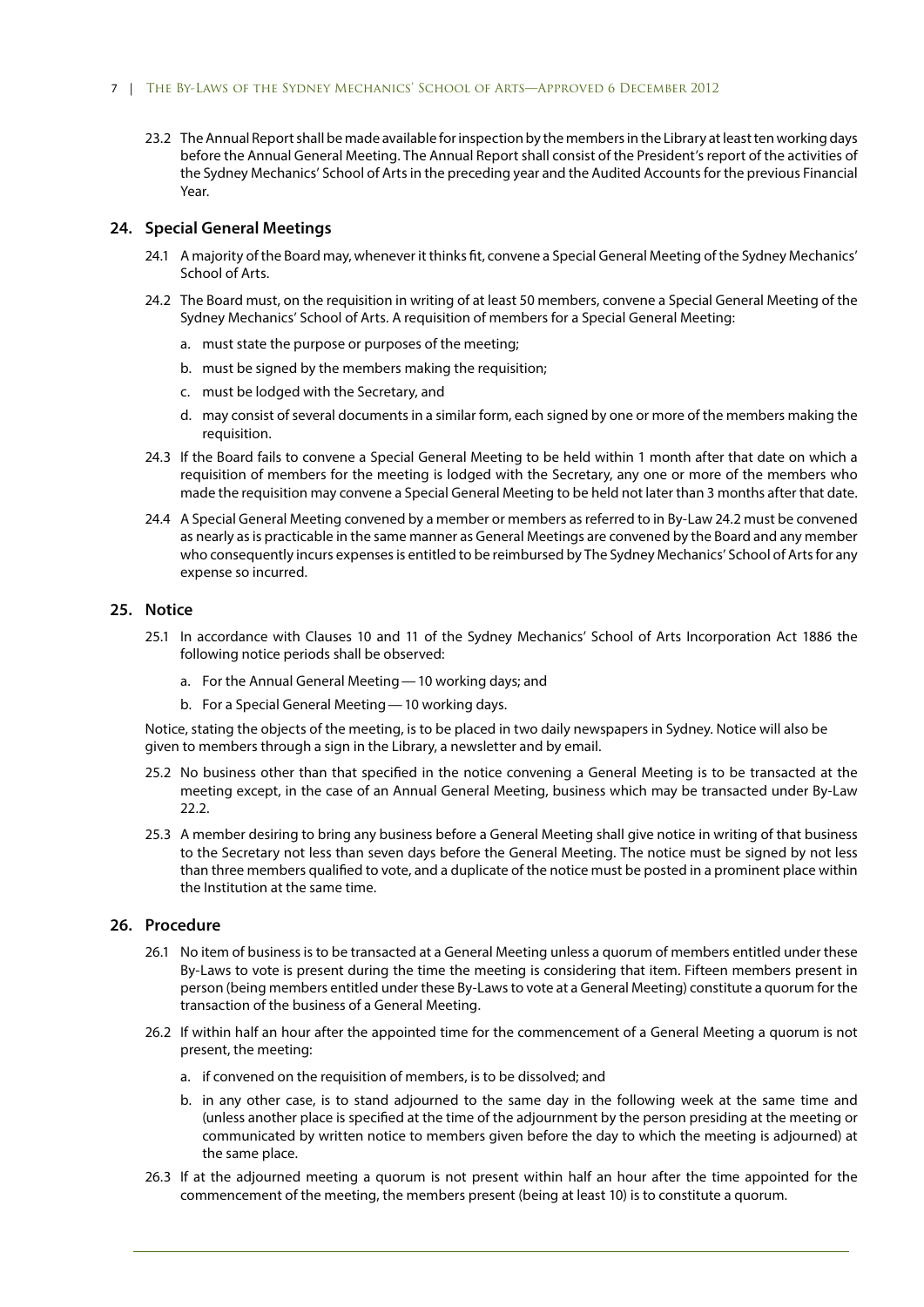#### **27. Presiding Member**

At every General Meeting of the Sydney Mechanics' School of Arts the President shall preside, if present, or one of the Vice Presidents. In the absence of the President and all the Vice-Presidents, the Presiding Officer shall be elected from the members of the Board present. Should no member of the Board be present, the members assembled shall have power to elect a Presiding Officer from among their number.

#### **28. Adjournment**

- 28.1 The Presiding Officer of a General Meeting at which a quorum is present may, with the consent of the majority of members present at the meeting, adjourn the meeting from time to a nominated date, time and place, but no business is to be transacted at an adjourned meeting other than the business left unfinished at the meeting at which the adjournment took place.
- 28.2 If a General Meeting is adjourned for 14 days or more, the Secretary must give notice of the adjourned meeting to members of the Sydney Mechanics' School of Arts stating the place, date and time of the meeting and the nature of the business to be transacted at the meeting. This notice is to be through a sign in the Library and by email.
- 28.3 Except as provided in By-Laws 28.1 and 28.2, notice of an adjournment of a General Meeting or of the business to be transacted at an adjourned meeting is not required to be given.

#### **29. Making of Decisions**

- 29.1 A question arising at a General Meeting of the Sydney Mechanics' School of Arts is to be determined on a show of hands unless before or on the declaration of the show of hands a poll is demanded. A declaration by the Presiding Officer that a resolution has, on a show of hands, been carried or carried unanimously or carried by a particular majority or lost, is to be entered to that effect in the minute book of the Sydney Mechanics' School of Arts and is evidence of the fact without proof of the number or proportion of the votes recorded in favour of or against that resolution.
- 29.2 At a General Meeting of the Sydney Mechanics' School of Arts, a poll may be demanded by the Presiding Officer or by at least 6 members (entitled to vote) present at the meeting.
- 29.3 If a poll is demanded at a General Meeting, the poll must be taken;
	- a. immediately in the case of a poll which relates to the election of the Presiding Officer of the meeting or to the question of an adjournment; or
	- b. in any other case, in such manner and at such time before the close of the meeting as the Presiding Officer directs, and the resolution of the poll on the matter is taken to be the resolution of the meeting on that matter.

#### **30. Special Resolution**

No motion for winding up the Institution or for repealing, altering, adding to or amending any of its By-Laws, or for any other purpose except formal motions, shall be proposed at any General Meeting unless seven days previous notice thereof in writing be given to the Secretary and a duplicate of such a notice be at the same time posted in a prominent place within the Sydney Mechanics' School of Arts (see Sydney Mechanics School of Arts Incorporation Act, Clause 12).

#### **31. Voting Entitlements**

- 31.1 On any question arising at a General Meeting of the Sydney Mechanics' School of Arts a member has one vote only. All votes must be given personally. In the case of an equality of votes on a question at a General Meeting, the Presiding Officer of the meeting is entitled to exercise a second or casting vote.
- 31.2 A member is not entitled to vote at the Annual General Meeting of the Sydney Mechanics' School of Arts unless they have paid the appropriate membership fee prior to 15th October in the preceding year and the subscription for the present year, and all money due and payable by the member to the Sydney Mechanics' School of Arts has been paid.
- 31.3 A member is not entitled to vote at any General Meeting, other than the Annual General Meeting, of the Sydney Mechanics' School of Arts unless they have paid the appropriate membership fee at least 120 days prior to the date of the General Meeting, and all money due and payable by the member to the Sydney Mechanics' School of Arts has been paid.
- 31.4 At every General Meeting, except as otherwise provided, the voting shall be by show of hands.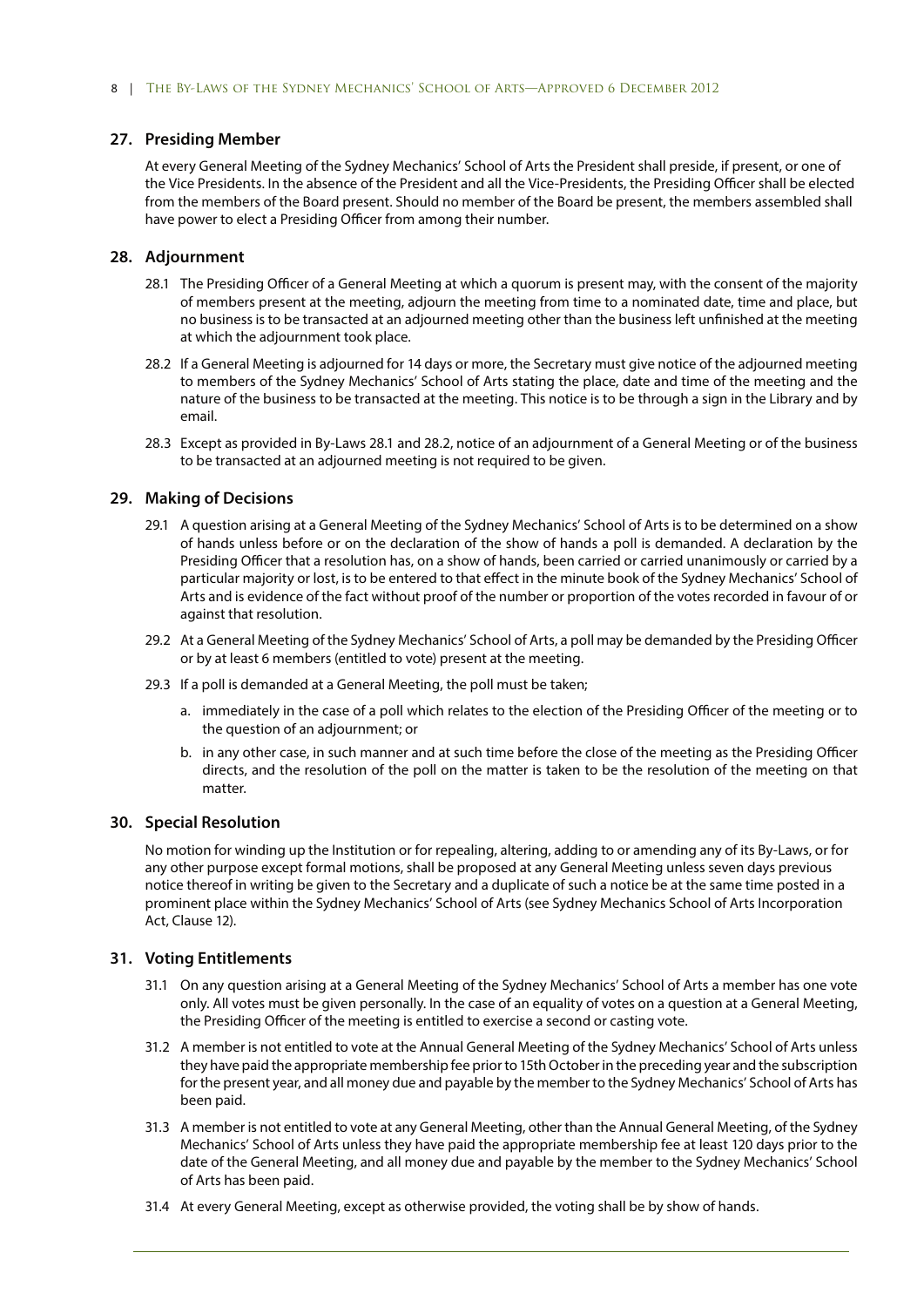#### 9 | THE BY-LAWS OF THE SYDNEY MECHANICS' SCHOOL OF ARTS-APPROVED 6 DECEMBER 2012

- 31.5 Voting for elections shall be only by a secret ballot of qualified members present at the Annual General Meeting. Any qualified member wishing to vote shall use only the ballot papers provided. Qualified members must complete the ballot papers personally in accordance with the directions given by the Presiding Officer of the Annual General Meeting. Those unable to complete ballot papers may be assisted by the Returning Officers only.
- 31.6 At least two Returning Officers shall be appointed by the members present on the recommendation of the Presiding Officer at the start of the Annual General Meeting. They shall collect completed ballot papers, count the votes cast and report to the Presiding Officer the number of votes recorded for each candidate and the number of invalid votes. The Presiding Officer shall declare the results.
- 31.7 If two or more candidates have an equal number of votes for any office further elimination ballots of these candidates shall take place. If the final elimination ballot between two candidates provides equal votes, the Presiding Officer alone shall determine the ballot by lot.
- 31.8 Notwithstanding any other By-Law, in any election for the office of President where the voting results in the candidate with the highest number of votes achieving less than forty per cent of the total number of valid votes cast, the vote shall be repeated with the candidate with the least number of votes deleted from the ballot paper. If necessary the procedure will be repeated until such time as a candidate achieves at least forty per cent of the valid votes cast. If the final elimination ballot between two candidates results in equal votes, the Presiding Officer alone shall determine the ballot by lot.

#### **32. Sealing of Ballot Papers**

Immediately after the elections the ballot papers will be sealed in an envelope and held by the Auditor until the next Annual General Meeting after which they shall be destroyed. They shall not be opened except by order of the Board.

### **Part 5—Miscellaneous**

#### **33. Insurance**

The Sydney Mechanics' School of Arts shall effect and maintain appropriate insurance.

#### **34. Funds I**

- 34.1 The funds of the Sydney Mechanics' School of Arts are to be derived from entrance fees and annual subscriptions of members, donations, investments, rental of office space, hiring of meeting rooms with associated equipment and facilities and, subject to any resolution passed by the Sydney Mechanics' School of Arts at a General Meeting, such other sources as the Board may determine.
- 34.2 All money received by the Sydney Mechanics' School of Arts must be deposited as soon as practicable and without deduction to the credit of the Sydney Mechanics' School of Arts bank account.
- 34.3 The Sydney Mechanics' School of Arts must, as soon as practicable after receiving any money, issue an appropriate receipt for monies not covered by Sydney Mechanics' School of Arts issued invoices.

#### **35 Funds II**

- 35.1 Subject to any resolution passed by the Sydney Mechanics' School of Arts in General Meeting, the funds of the Sydney Mechanics' School of Arts are to be used in pursuance of the objects of the Sydney Mechanics' School of Arts in such manner as the Board determines.
- 35.2 All cheques, drafts, bills of exchange, promissory notes and other negotiable instruments must be signed by any 2 of the nominated members of the Board or employees of the Sydney Mechanics' School of Arts, being members or employees authorised to do so by the Board.
- 35.3 The Board shall ensure that payments made by means other than cheques are managed under a system that has adequate safeguards to protect the funds and assets of the Sydney Mechanics' School of Arts.
- 35.4 Any member may be reimbursed for reasonable expenditures made on behalf of the Sydney Mechanics' School of Arts, or on duty as a member of the Board, provided such expenditure is approved by the Board or the Secretary under proper delegation from the Board.

#### **36. Alteration of Objects and By-Laws**

The statement of objects and these By-Laws may be altered, rescinded or added to only by a special resolution of the members of the Sydney Mechanics' School of Arts in a General Meeting.